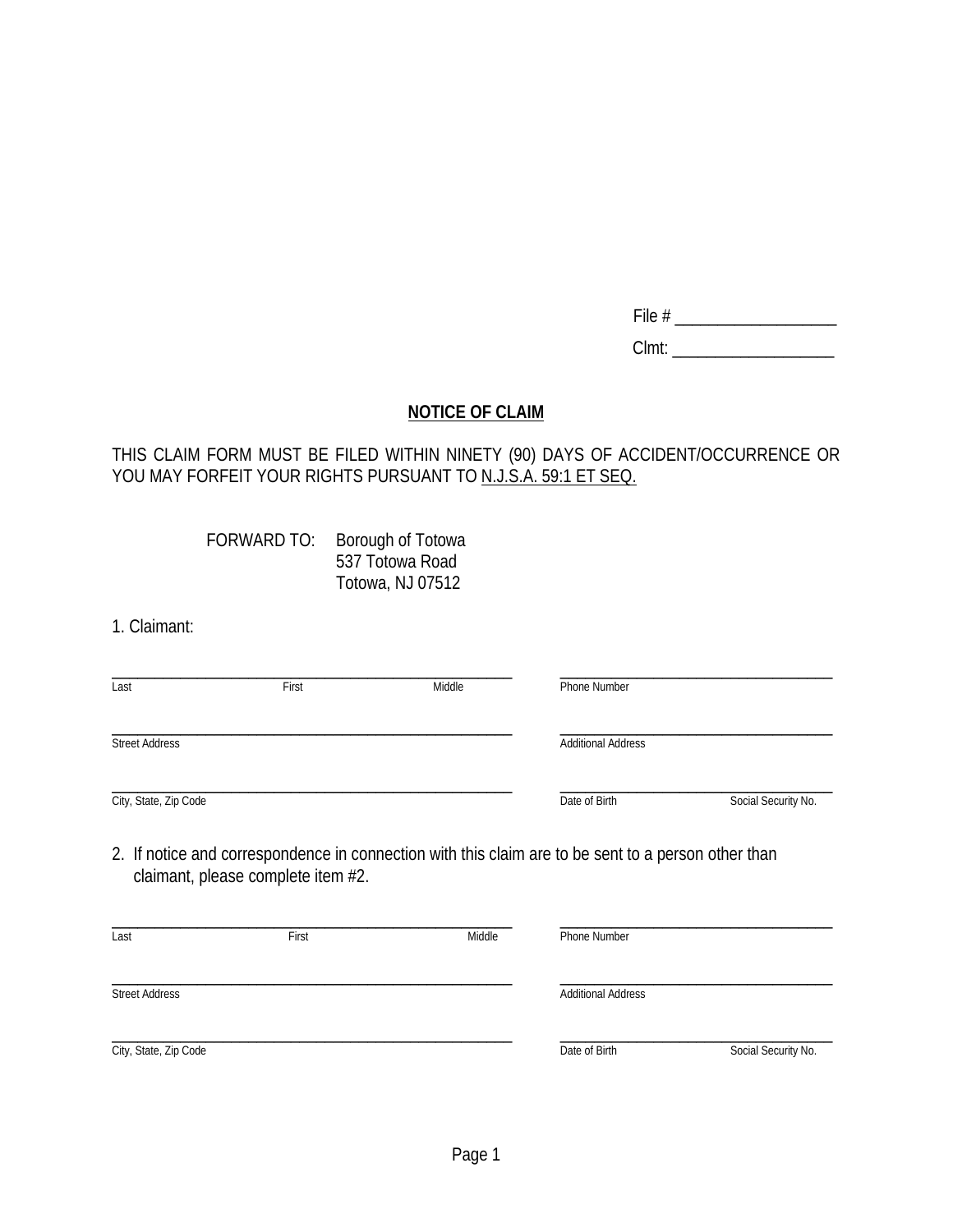3. A) The occurrence or accident which gave rise to this claim:

| Date                                                                                                                                         | Time                                                                                                   |
|----------------------------------------------------------------------------------------------------------------------------------------------|--------------------------------------------------------------------------------------------------------|
| B) Describe the location or place of the accident or occurrence:                                                                             |                                                                                                        |
| Municipality                                                                                                                                 | <b>Exact Location</b>                                                                                  |
| C) Describe how the accident or occurrence happened. If a diagram will assist your explanation,<br>please use the reverse side of this form: |                                                                                                        |
|                                                                                                                                              |                                                                                                        |
| D) State the name, address of the Municipality or Agency that you claim caused your damage:                                                  |                                                                                                        |
|                                                                                                                                              |                                                                                                        |
| that will assist in identifying them:                                                                                                        | E) State the names of Municipality's employees whom you claim were at fault, including any information |
|                                                                                                                                              |                                                                                                        |
| your damage:                                                                                                                                 | F) State in detail each and every negligent or wrongful act of the Municipality employees which caused |
|                                                                                                                                              |                                                                                                        |
|                                                                                                                                              |                                                                                                        |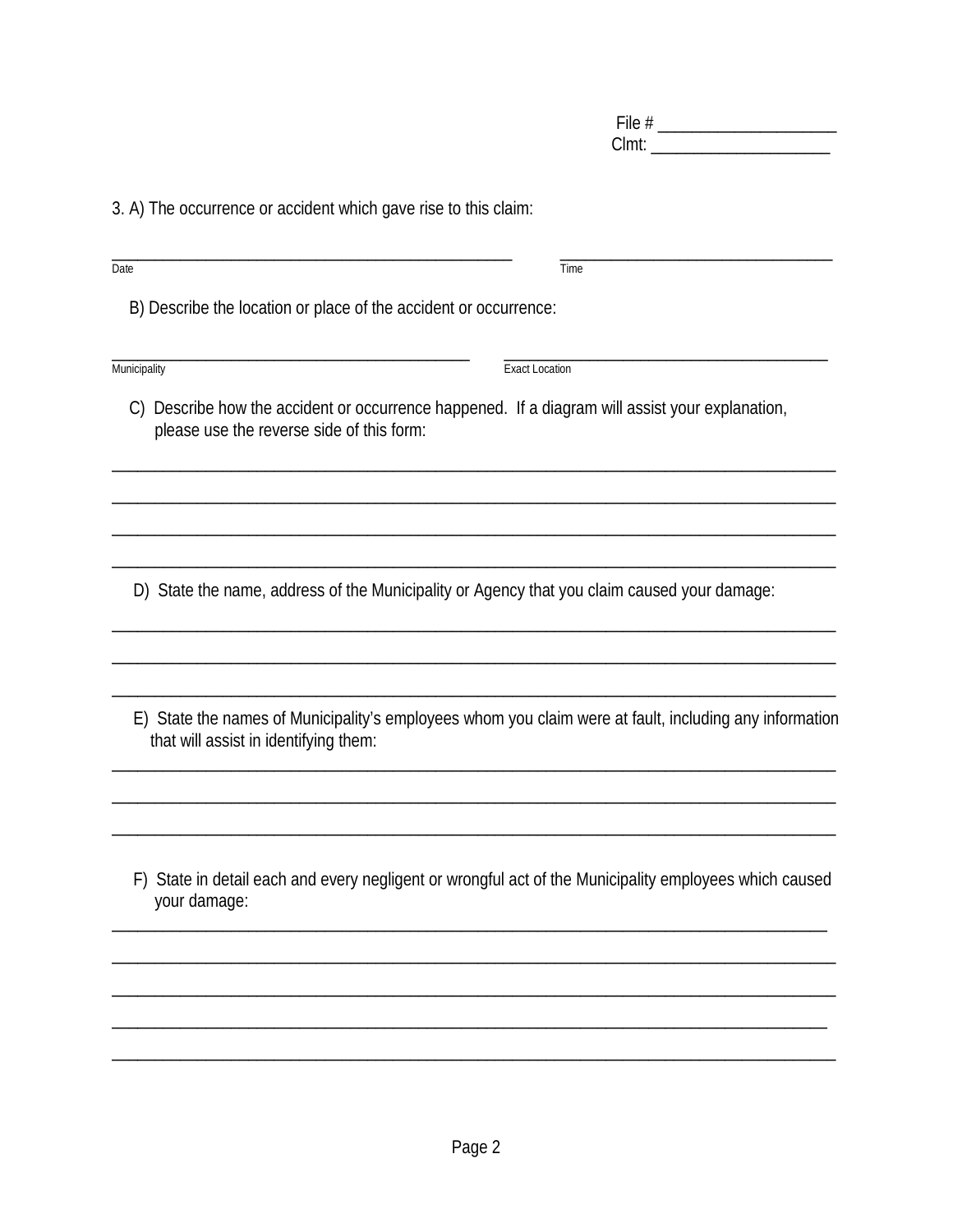|  |  | G) State the name and address of all witnesses to the accident or occurrence: |  |
|--|--|-------------------------------------------------------------------------------|--|
|--|--|-------------------------------------------------------------------------------|--|

H) If vehicle accident, state the names, address, age and relationship to insured of all passengers in your vehicle:

I) State the names of all Police Officers and Police Departments who investigated the accident:

| 4. A) Claim for Damages (check appropriate box):                                              |  |
|-----------------------------------------------------------------------------------------------|--|
| [ ] Bodily Injury [ ] Property Damage [ ] Other (Explain)                                     |  |
|                                                                                               |  |
|                                                                                               |  |
|                                                                                               |  |
| B) 1) If you claim injury, describe your injuries resulting from this accident or occurrence: |  |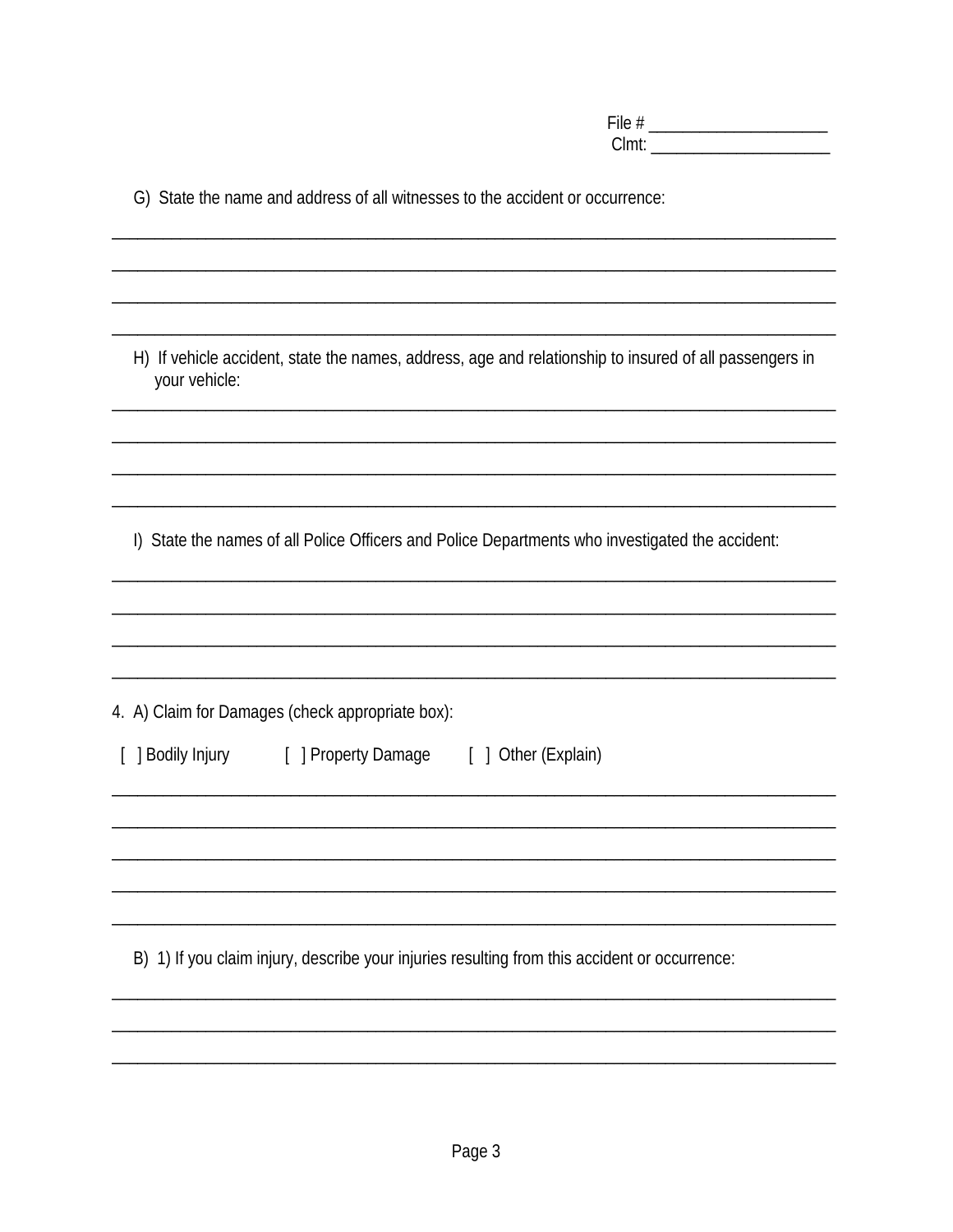File # \_\_\_\_\_\_\_\_\_\_\_\_\_\_\_\_\_\_\_\_\_ Clmt:

 2) Do you claim permanent disability resulting from this injury? [ ] Yes [ ] No If yes, describe the injuries believed to be permanent:

 3) For each hospital, doctor or other practitioner rendering treatment, examination or diagnostic service, state:

\_\_\_\_\_\_\_\_\_\_\_\_\_\_\_\_\_\_\_\_\_\_\_\_\_\_\_\_\_\_\_\_\_\_\_\_\_\_\_\_\_\_\_\_\_\_\_\_\_\_\_\_\_\_\_\_\_\_\_\_\_\_\_\_\_\_\_\_\_\_\_\_\_\_\_\_\_\_\_\_\_\_\_\_\_

\_\_\_\_\_\_\_\_\_\_\_\_\_\_\_\_\_\_\_\_\_\_\_\_\_\_\_\_\_\_\_\_\_\_\_\_\_\_\_\_\_\_\_\_\_\_\_\_\_\_\_\_\_\_\_\_\_\_\_\_\_\_\_\_\_\_\_\_\_\_\_\_\_\_\_\_\_\_\_\_\_\_\_\_\_

\_\_\_\_\_\_\_\_\_\_\_\_\_\_\_\_\_\_\_\_\_\_\_\_\_\_\_\_\_\_\_\_\_\_\_\_\_\_\_\_\_\_\_\_\_\_\_\_\_\_\_\_\_\_\_\_\_\_\_\_\_\_\_\_\_\_\_\_\_\_\_\_\_\_\_\_\_\_\_\_\_\_\_\_\_

| Name & Address of Hospital,<br>Doctor or Other Facility | Dates of Treatment | Amount of Charged to Date | Amount Paid or Payable<br>by Other Insurance |
|---------------------------------------------------------|--------------------|---------------------------|----------------------------------------------|
|                                                         |                    |                           |                                              |
|                                                         |                    |                           |                                              |
|                                                         |                    |                           |                                              |
|                                                         |                    |                           |                                              |
|                                                         |                    |                           |                                              |
|                                                         |                    |                           |                                              |
|                                                         |                    |                           |                                              |
|                                                         |                    |                           |                                              |

4) If you claim loss of wages or income as a result of the injury, state:

\_\_\_\_\_\_\_\_\_\_\_\_\_\_\_\_\_\_\_\_\_\_\_\_\_\_\_\_\_\_\_\_\_\_\_\_\_\_\_\_\_ \_\_\_\_\_\_\_\_\_\_\_\_\_\_\_\_\_\_\_\_\_\_\_\_\_\_\_\_\_\_\_\_\_\_\_\_\_\_\_ Name of Employer **Address** 

\_\_\_\_\_\_\_\_\_\_\_\_\_\_\_\_\_\_\_\_\_\_\_\_\_\_\_\_\_\_\_\_\_\_\_\_\_\_\_\_\_ \_\_\_\_\_\_\_\_\_\_\_\_\_\_\_\_\_\_\_\_\_\_\_\_\_\_\_\_\_\_\_\_\_\_\_\_\_\_\_ **The Compation Compatible Compatible Compatible Compatible Compatible Compatible Compatible Compatible Compatible Compatible Compatible Compatible Compatible Compatible Compatible Compatible Compatible Compatible Compatibl** 

\_\_\_\_\_\_\_\_\_\_\_\_\_\_\_\_\_\_\_\_\_\_\_\_\_\_\_\_\_\_\_\_\_\_\_\_\_\_\_\_\_ \_\_\_\_\_\_\_\_\_\_\_\_\_\_\_\_\_\_\_\_\_\_\_\_\_\_\_\_\_\_\_\_\_\_\_\_\_\_\_ Partie of Pay **Dates of Absences from Work** 

**NOTE:** If your claimed loss of income arises from self-employment or other than wage, attach a calculation on the basis of your calculation of loss income.

\_\_\_\_\_\_\_\_\_\_\_\_\_\_\_\_\_\_\_\_\_\_\_\_\_\_\_\_\_\_\_\_\_\_\_\_\_\_\_\_\_\_\_\_\_\_\_\_\_\_\_\_\_\_\_\_\_\_\_\_\_\_\_\_\_\_\_\_\_\_\_\_\_\_\_\_\_\_\_\_\_\_\_\_\_

\_\_\_\_\_\_\_\_\_\_\_\_\_\_\_\_\_\_\_\_\_\_\_\_\_\_\_\_\_\_\_\_\_\_\_\_\_\_\_\_\_\_\_\_\_\_\_\_\_\_\_\_\_\_\_\_\_\_\_\_\_\_\_\_\_\_\_\_\_\_\_\_\_\_\_\_\_\_\_\_\_\_\_\_\_

\_\_\_\_\_\_\_\_\_\_\_\_\_\_\_\_\_\_\_\_\_\_\_\_\_\_\_\_\_\_\_\_\_\_\_\_\_\_\_\_\_\_\_\_\_\_\_\_\_\_\_\_\_\_\_\_\_\_\_\_\_\_\_\_\_\_\_\_\_\_\_\_\_\_\_\_\_\_\_\_\_\_\_\_\_

Page 4

5) Set Forth any and all other losses or damages claimed by you: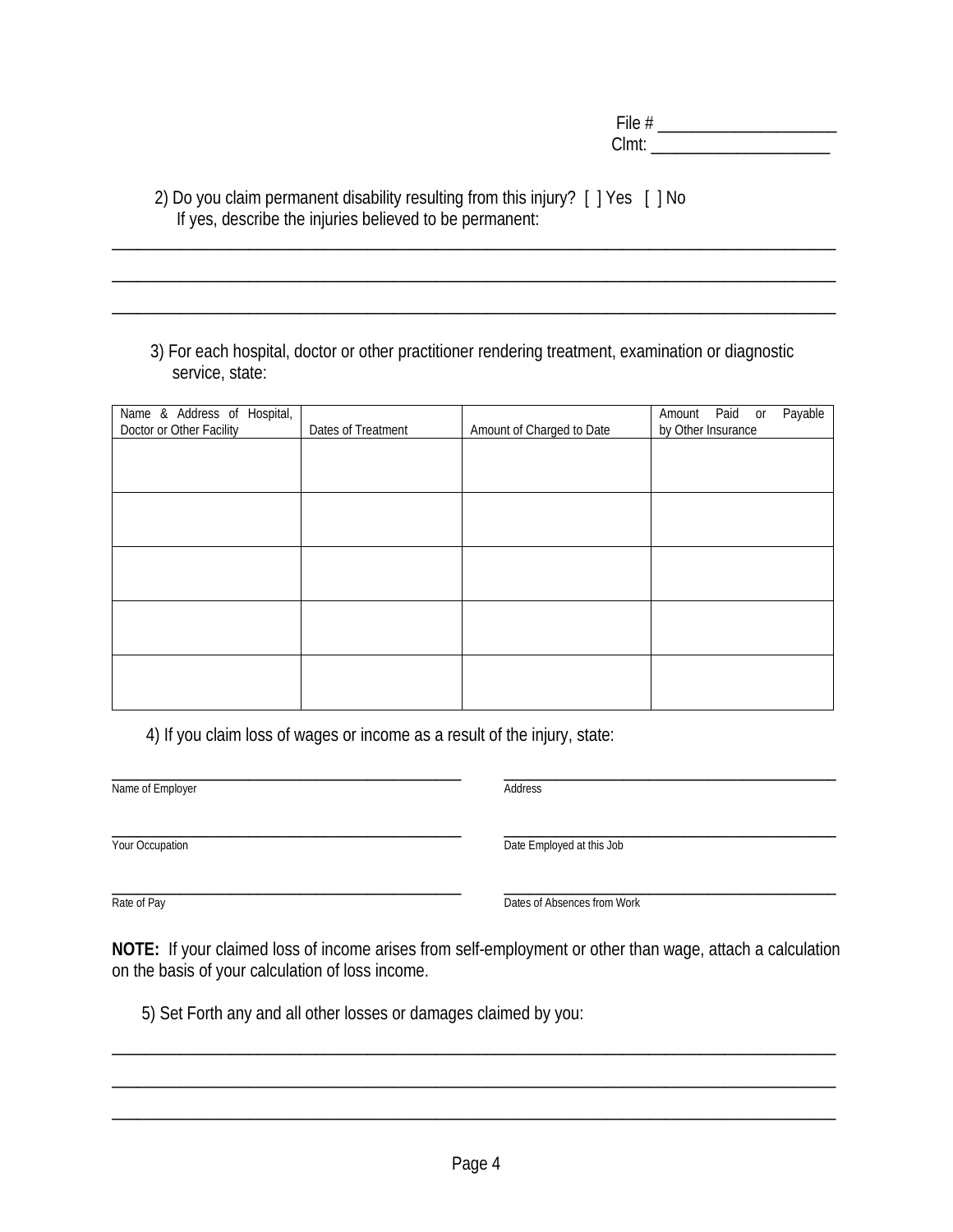Clmt: the contract of the contract of the contract of the contract of the contract of the contract of the contract of the contract of the contract of the contract of the contract of the contract of the contract of the cont

C) If you claim property damage:

1. Describe the property damaged; of vehicle, include make, model, year, color, vehicle identification number, license plate number, state and parts of vehicle damaged:

2. The present location and time the property can be inspected:

3. Date property was acquired:

4. Cost of property:

5. Value of property at the time of the accident:

6. Description of damage:

7. Has the damage been repaired? [ ] Yes [ ] No If Yes, by whom, and cost of repairs:

8. Attach each estimate of repair cost to this form.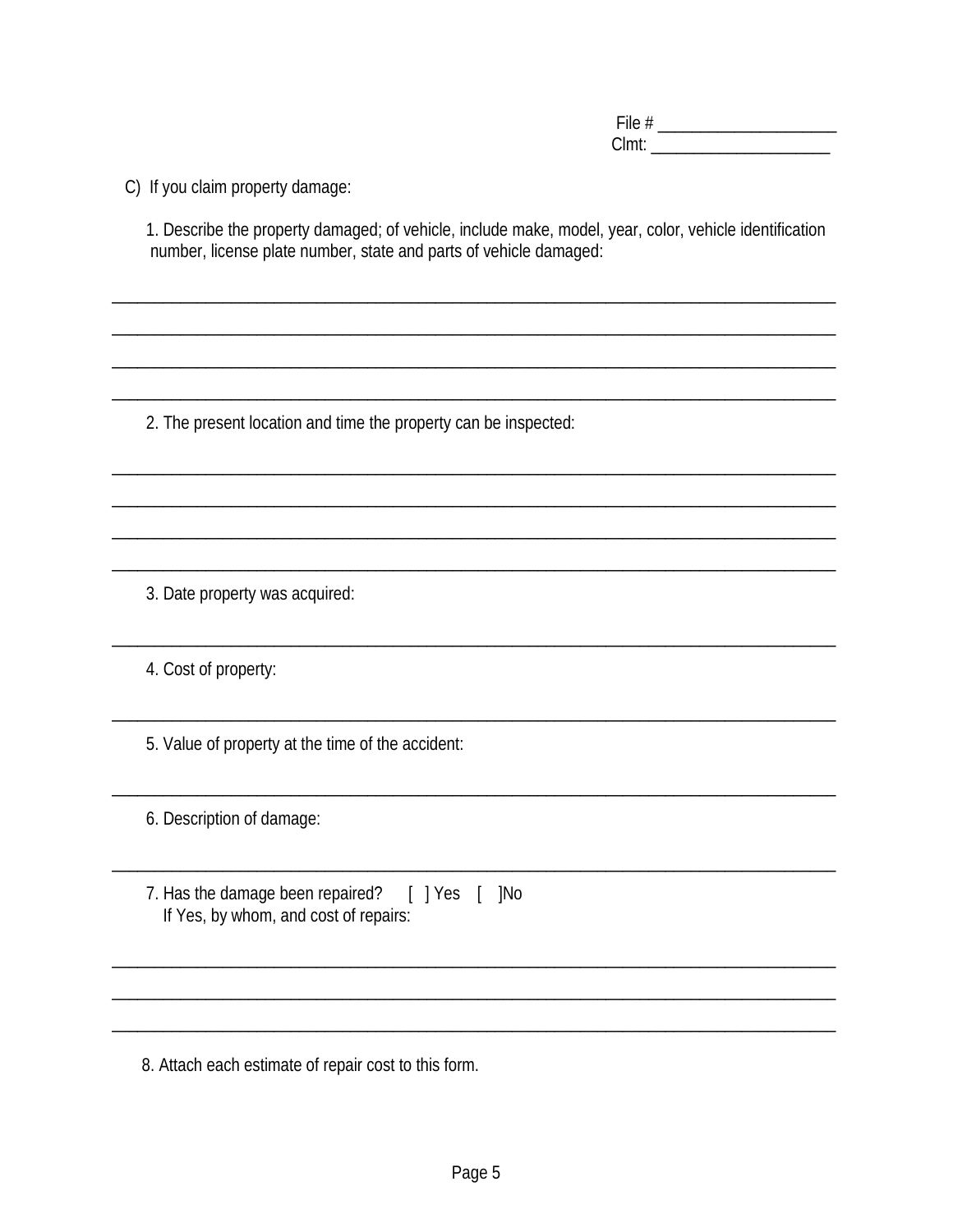File # \_\_\_\_\_\_\_\_\_\_\_\_\_\_\_\_\_\_\_\_\_ Clmt: \_\_\_\_\_\_\_\_\_\_\_\_\_\_\_\_\_\_\_\_\_

| 9. Set forth in detail the loss claim by you for property damage: |
|-------------------------------------------------------------------|
|-------------------------------------------------------------------|

D) Set forth in detail all other items of loss or damages claimed by you and the method by which you made the calculations:

\_\_\_\_\_\_\_\_\_\_\_\_\_\_\_\_\_\_\_\_\_\_\_\_\_\_\_\_\_\_\_\_\_\_\_\_\_\_\_\_\_\_\_\_\_\_\_\_\_\_\_\_\_\_\_\_\_\_\_\_\_\_\_\_\_\_\_\_\_\_\_\_\_\_\_\_\_\_\_\_\_\_\_\_\_

\_\_\_\_\_\_\_\_\_\_\_\_\_\_\_\_\_\_\_\_\_\_\_\_\_\_\_\_\_\_\_\_\_\_\_\_\_\_\_\_\_\_\_\_\_\_\_\_\_\_\_\_\_\_\_\_\_\_\_\_\_\_\_\_\_\_\_\_\_\_\_\_\_\_\_\_\_\_\_\_\_\_\_\_\_

\_\_\_\_\_\_\_\_\_\_\_\_\_\_\_\_\_\_\_\_\_\_\_\_\_\_\_\_\_\_\_\_\_\_\_\_\_\_\_\_\_\_\_\_\_\_\_\_\_\_\_\_\_\_\_\_\_\_\_\_\_\_\_\_\_\_\_\_\_\_\_\_\_\_\_\_\_\_\_\_\_\_\_\_\_

\_\_\_\_\_\_\_\_\_\_\_\_\_\_\_\_\_\_\_\_\_\_\_\_\_\_\_\_\_\_\_\_\_\_\_\_\_\_\_\_\_\_\_\_\_\_\_\_\_\_\_\_\_\_\_\_\_\_\_\_\_\_\_\_\_\_\_\_\_\_\_\_\_\_\_\_\_\_\_\_\_\_\_\_\_

\_\_\_\_\_\_\_\_\_\_\_\_\_\_\_\_\_\_\_\_\_\_\_\_\_\_\_\_\_\_\_\_\_\_\_\_\_\_\_\_\_\_\_\_\_\_\_\_\_\_\_\_\_\_\_\_\_\_\_\_\_\_\_\_\_\_\_\_\_\_\_\_\_\_\_\_\_\_\_\_\_\_\_\_\_

\_\_\_\_\_\_\_\_\_\_\_\_\_\_\_\_\_\_\_\_\_\_\_\_\_\_\_\_\_\_\_\_\_\_\_\_\_\_\_\_\_\_\_\_\_\_\_\_\_\_\_\_\_\_\_\_\_\_\_\_\_\_\_\_\_\_\_\_\_\_\_\_\_\_\_\_\_\_\_\_\_\_\_\_\_

\_\_\_\_\_\_\_\_\_\_\_\_\_\_\_\_\_\_\_\_\_\_\_\_\_\_\_\_\_\_\_\_\_\_\_\_\_\_\_\_\_\_\_\_\_\_\_\_\_\_\_\_\_\_\_\_\_\_\_\_\_\_\_\_\_\_\_\_\_\_\_\_\_\_\_\_\_\_\_\_\_\_\_\_\_

5. The amount of claim:

6. Have you made a claim against anyone else for any of the losses or expenses claimed in this notice? [ ] Yes [ ] No

 If Yes, set forth the names and addresses of all persons and the insurance companies against who you have made such claims:

\_\_\_\_\_\_\_\_\_\_\_\_\_\_\_\_\_\_\_\_\_\_\_\_\_\_\_\_\_\_\_\_\_\_\_\_\_\_\_\_\_\_\_\_\_\_\_\_\_\_\_\_\_\_\_\_\_\_\_\_\_\_\_\_\_\_\_\_\_\_\_\_\_\_\_\_\_\_\_\_\_\_\_\_\_

\_\_\_\_\_\_\_\_\_\_\_\_\_\_\_\_\_\_\_\_\_\_\_\_\_\_\_\_\_\_\_\_\_\_\_\_\_\_\_\_\_\_\_\_\_\_\_\_\_\_\_\_\_\_\_\_\_\_\_\_\_\_\_\_\_\_\_\_\_\_\_\_\_\_\_\_\_\_\_\_\_\_\_\_\_

\_\_\_\_\_\_\_\_\_\_\_\_\_\_\_\_\_\_\_\_\_\_\_\_\_\_\_\_\_\_\_\_\_\_\_\_\_\_\_\_\_\_\_\_\_\_\_\_\_\_\_\_\_\_\_\_\_\_\_\_\_\_\_\_\_\_\_\_\_\_\_\_\_\_\_\_\_\_\_\_\_\_\_\_\_

7. Are any of the losses or expenses claimed herein covered by any policy of insurance? [ ] Yes [ ] No

 For each such policy, state the name and address of the insurance company, policy number and benefits paid or payable:

\_\_\_\_\_\_\_\_\_\_\_\_\_\_\_\_\_\_\_\_\_\_\_\_\_\_\_\_\_\_\_\_\_\_\_\_\_\_\_\_\_\_\_\_\_\_\_\_\_\_\_\_\_\_\_\_\_\_\_\_\_\_\_\_\_\_\_\_\_\_\_\_\_\_\_\_\_\_\_\_\_\_\_\_\_

\_\_\_\_\_\_\_\_\_\_\_\_\_\_\_\_\_\_\_\_\_\_\_\_\_\_\_\_\_\_\_\_\_\_\_\_\_\_\_\_\_\_\_\_\_\_\_\_\_\_\_\_\_\_\_\_\_\_\_\_\_\_\_\_\_\_\_\_\_\_\_\_\_\_\_\_\_\_\_\_\_\_\_\_\_

\_\_\_\_\_\_\_\_\_\_\_\_\_\_\_\_\_\_\_\_\_\_\_\_\_\_\_\_\_\_\_\_\_\_\_\_\_\_\_\_\_\_\_\_\_\_\_\_\_\_\_\_\_\_\_\_\_\_\_\_\_\_\_\_\_\_\_\_\_\_\_\_\_\_\_\_\_\_\_\_\_\_\_\_\_

\_\_\_\_\_\_\_\_\_\_\_\_\_\_\_\_\_\_\_\_\_\_\_\_\_\_\_\_\_\_\_\_\_\_\_\_\_\_\_\_\_\_\_\_\_\_\_\_\_\_\_\_\_\_\_\_\_\_\_\_\_\_\_\_\_\_\_\_\_\_\_\_\_\_\_\_\_\_\_\_\_\_\_\_\_

\_\_\_\_\_\_\_\_\_\_\_\_\_\_\_\_\_\_\_\_\_\_\_\_\_\_\_\_\_\_\_\_\_\_\_\_\_\_\_\_\_\_\_\_\_\_\_\_\_\_\_\_\_\_\_\_\_\_\_\_\_\_\_\_\_\_\_\_\_\_\_\_\_\_\_\_\_\_\_\_\_\_\_\_\_

\_\_\_\_\_\_\_\_\_\_\_\_\_\_\_\_\_\_\_\_\_\_\_\_\_\_\_\_\_\_\_\_\_\_\_\_\_\_\_\_\_\_\_\_\_\_\_\_\_\_\_\_\_\_\_\_\_\_\_\_\_\_\_\_\_\_\_\_\_\_\_\_\_\_\_\_\_\_\_\_\_\_\_\_\_

\_\_\_\_\_\_\_\_\_\_\_\_\_\_\_\_\_\_\_\_\_\_\_\_\_\_\_\_\_\_\_\_\_\_\_\_\_\_\_\_\_\_\_\_\_\_\_\_\_\_\_\_\_\_\_\_\_\_\_\_\_\_\_\_\_\_\_\_\_\_\_\_\_\_\_\_\_\_\_\_\_\_\_\_\_

8. Have you received or agree to receive any money from anyone for damages claimed herein? [ ] Yes [ ] No If yes, set forth the details of such agreement: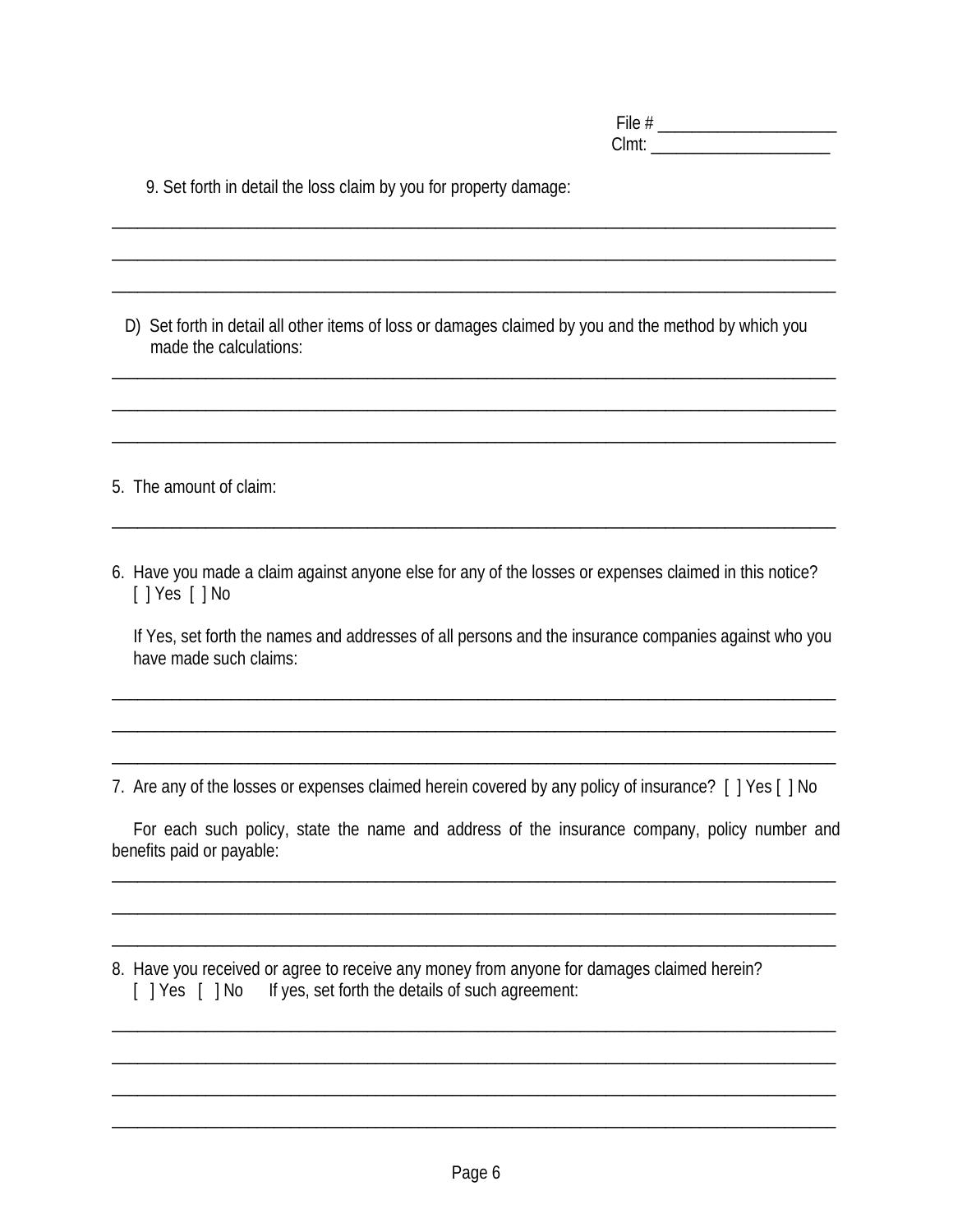File # \_\_\_\_\_\_\_\_\_\_\_\_\_\_\_\_\_\_\_\_\_ Clmt:

# 9. **THE FOLLOWING ITEMS MUST BE SUMBITTED WITH THIS NOTICE**:

- 1. Copies of itemized bills for each medical expense and other losses and expenses claimed.
- 2. Full copies of all appraisals and estimates of property damage claimed by you.
- 3. Copies of all written reports of all expert witnesses and reading physicians.
- 4. A letter from your employer verifying your lost wages. If Self-employed, a statement showing calculations of your lost income.

I hereby certify that the foregoing statements made by me are true. That the attached statements, bills, reports and documents are the only one known to me to be in existence at this time. I am aware that if any statement made herein is willfully false or fraudulent, I am subject to punishment as provided by law.

\_\_\_\_\_\_\_\_\_\_\_\_\_\_\_\_\_\_\_\_\_\_\_\_ \_\_\_\_\_\_\_\_\_\_\_\_\_\_\_\_\_\_\_\_\_\_\_\_\_\_\_\_\_\_\_\_\_\_\_\_\_\_\_\_\_\_\_\_\_\_\_\_\_\_\_\_ Date Claimant or Person filing on behalf of Claimant

> \_\_\_\_\_\_\_\_\_\_\_\_\_\_\_\_\_\_\_\_\_\_\_\_\_\_\_\_\_\_\_\_\_\_\_\_\_\_\_\_\_\_\_\_\_\_\_\_\_\_\_\_ Print Name As Signed Above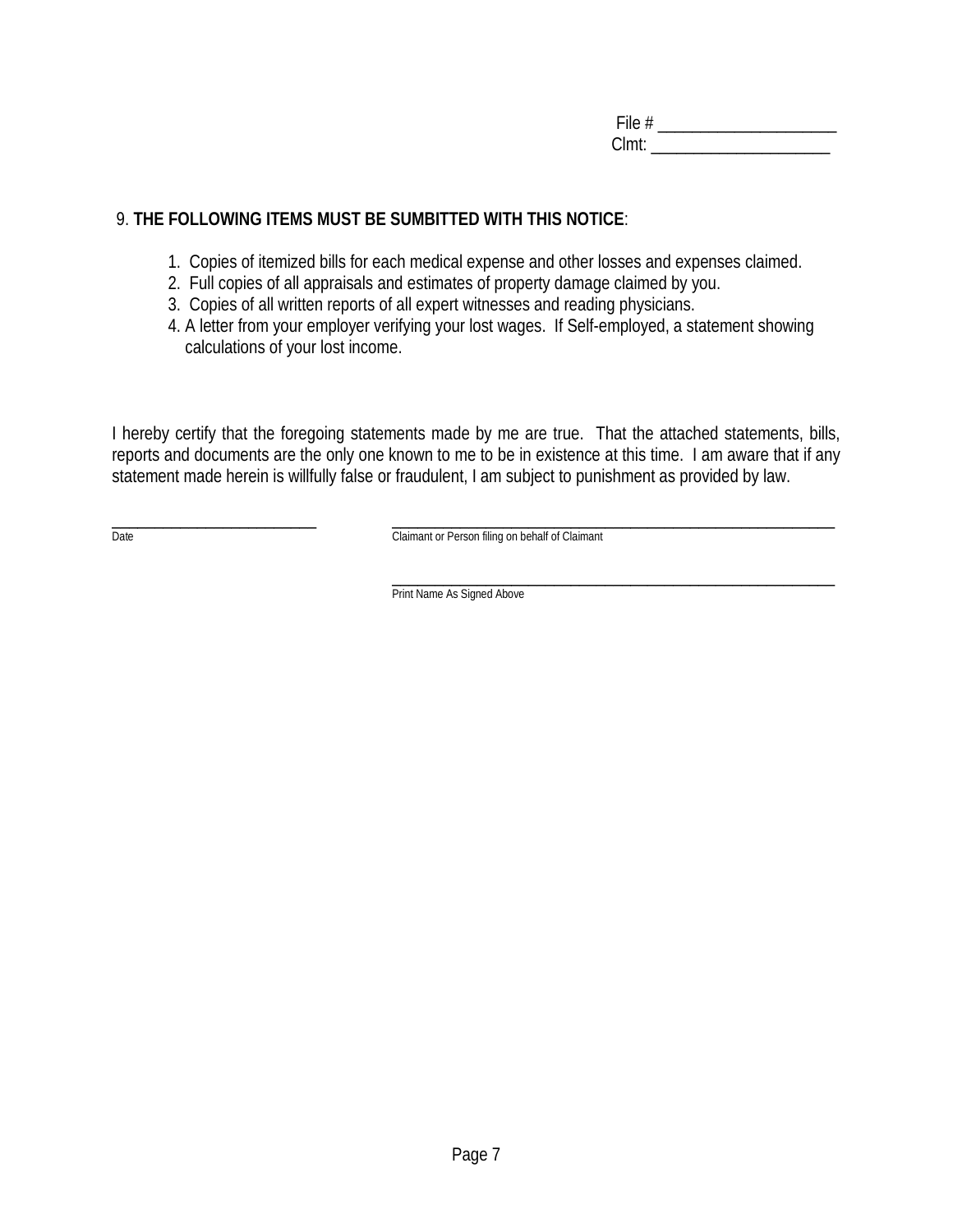File # \_\_\_\_\_\_\_\_\_\_\_\_\_\_\_\_\_\_\_\_\_ Clmt: \_\_\_\_\_\_\_\_\_\_\_\_\_\_\_\_\_\_\_\_\_

#### HIPPA COMPLIANT AUTHORIZATION TO DISCLOSE HEALTH INFORMATION

#### PLEASE PROVIDE AN AUTHORIZATION FOR EACH MEDICAL PROVIDER

| <b>PATIENT NAME:</b> |  |  |
|----------------------|--|--|
| ADDRESS:             |  |  |
|                      |  |  |

SS# \_\_\_\_\_\_\_\_\_\_\_\_\_\_\_\_\_\_\_\_\_\_\_\_ DOB \_\_\_\_\_\_\_\_\_\_\_\_\_\_\_\_\_\_\_\_\_\_\_\_

\_\_\_\_\_\_\_\_\_\_\_\_\_\_\_\_\_\_\_\_\_\_\_\_\_\_\_\_\_\_\_\_\_\_\_\_\_\_\_\_\_\_\_\_\_ \_\_\_\_\_\_\_\_\_\_\_\_\_\_\_\_\_\_\_\_\_\_\_\_\_\_\_\_\_\_\_\_\_\_\_\_\_\_\_\_\_\_\_\_\_

I hereby authorize the below listed physician/medical provider/hospital to release ANY AND ALL RECORDS IN THEIR POSSESSION PERTAINING TO ME, included but not limited to: medical office, and/or treatment records; office notes, treatment examination and/or consultation reports, diagnostic test results, x-ray, MRI and CT films and reports from: THE PAST FIVE (5) YEARS.

Provider Name and Address:

This information may be disclosed to:

The Garden State Municipal Joint Insurance Fund Claims Department and/or its Representatives

C/O Qual-Lynx, Inc. 100 Decadon Drive Egg Harbor Township, NJ 08234

For the purpose of: I AM A CLAIMANT IN A PERSONAL INJURY MATTER,

I understand that I have the right to revoke this authorization at any time. I understand that my revocation must be in writing and addressed to the privacy office of the above named facility authorized to make this disclosure. I understand that the revocation does not apply to information that has already been released in response to this authorization. Unless otherwise revoked, this authorization will expire on the following date: 6 months.

I understand that any disclosure of Information may be subject to re-disclosure by the recipient and may no longer be protected by federal or state law. I understand that I need to sign this authorization to assure treatment. I understand that I may inspect and/or copy the information to be disclosed. I understand that authorizing this disclosure is voluntary. I understand that if I have any questions about disclosure of my health information, I may contact the privacy officer at the facility listed above that is authorized to disclose this information.

I understand that my health records may include information pertaining to treatment of drug and alcohol abuse, mental illness, acquired immunodeficiency syndrome (AIDS), or human immunodeficiency virus (HIV), sexually transmitted diseases, tuberculosis or genetics. If you do not wish this information to be released, please initial: DO NOT RELEASE \_\_\_\_\_\_\_\_\_\_.

\_\_\_\_\_\_\_\_\_\_\_\_\_\_\_\_\_\_\_\_\_\_\_\_\_\_\_\_\_\_\_\_\_\_\_\_\_\_\_\_\_\_\_\_\_\_\_\_\_\_\_ \_\_\_\_\_\_\_\_\_\_\_\_\_\_\_\_\_\_\_\_\_\_\_\_\_\_ Signature of Patient or Authorized Representative Date Date

\_\_\_\_\_\_\_\_\_\_\_\_\_\_\_\_\_\_\_\_\_\_\_\_\_\_\_\_\_\_\_\_\_\_\_\_\_\_\_\_\_\_\_\_\_\_\_\_\_\_\_ \_\_\_\_\_\_\_\_\_\_\_\_\_\_\_\_\_\_\_\_\_\_\_\_\_\_ Description of Representative's Authority Signature of Witness (Witness signature required)